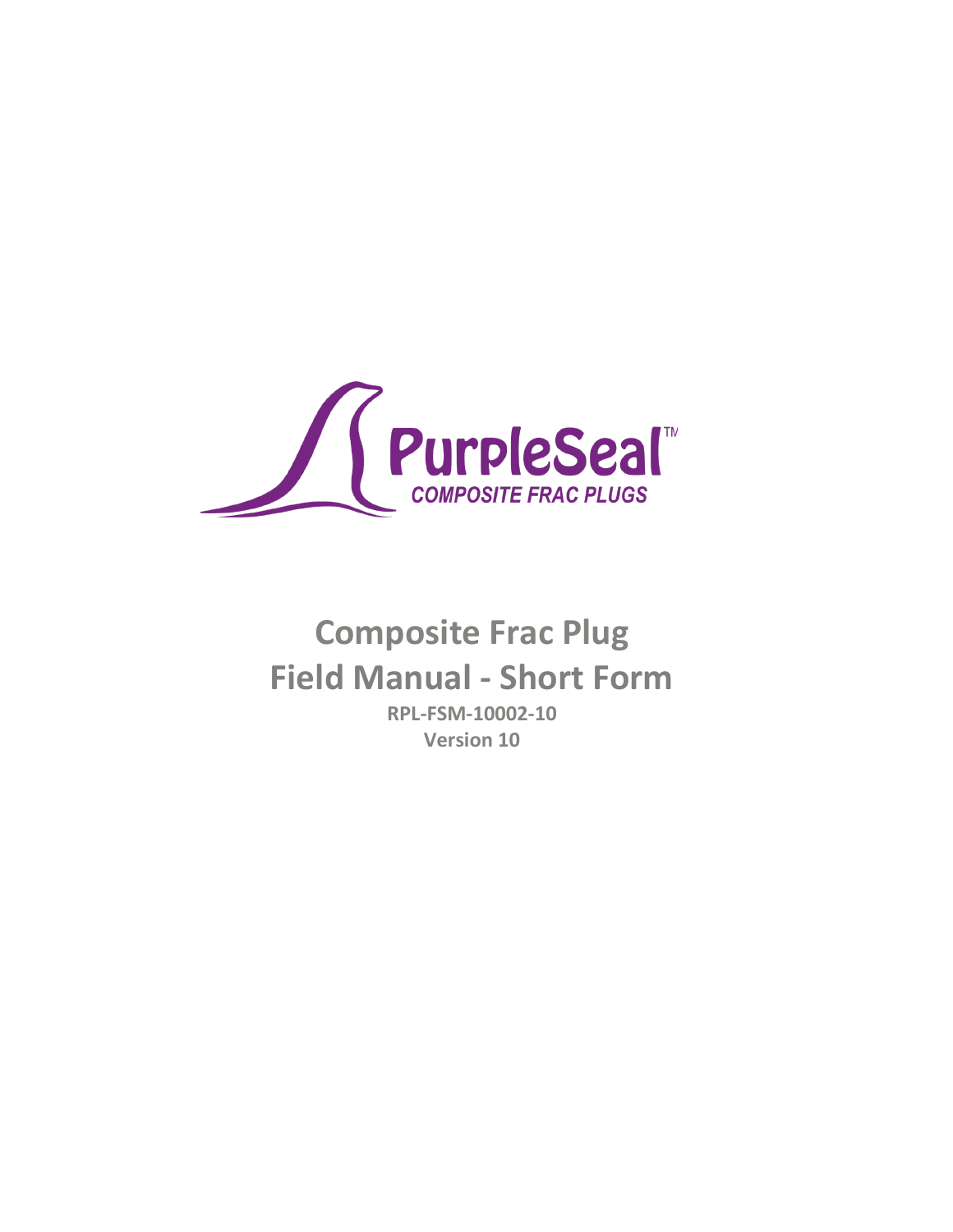

## **REPEAT PRECISION**

### **REVISION TRACKING**

| <b>Version</b> | <b>Date</b> | <b>Requester</b>    | <b>Description</b>                                                                        | <b>Editor</b> | <b>Approver</b>     |
|----------------|-------------|---------------------|-------------------------------------------------------------------------------------------|---------------|---------------------|
| 01             | 11/21/2017  |                     | Document Release                                                                          | Joseph LeRoy  | <b>Grant Martin</b> |
| 02             | 11/29/2017  |                     | Document Release                                                                          | Joseph LeRoy  | <b>Grant Martin</b> |
| 03             | 04/23/2018  | Clint Mickey        | Change Mill/Bit OD to match updated specs                                                 | Joseph LeRoy  | <b>Grant Martin</b> |
| 04             | 10/05/2018  | Clint Mickey        | Remove Mill/Bit table. Revise Section 1 and 2                                             | Joseph LeRoy  | Clint Mickey        |
| 05             | 01/07/2019  | <b>Clint Mickey</b> | Update with SI Units of Measure                                                           | Joseph LeRoy  | <b>Clint Mickey</b> |
| 06             | 11/04/2019  | Clint Mickey        | Update colors and logos                                                                   | Joseph LeRoy  | Clint Mickey        |
| 07             | 11/06/2019  | Alex Miller         | Update run in speed and pump down rates to include<br>5.5" casing pump rates of 14-26 bpm | Joseph LeRoy  | Clint Mickey        |
| 08             | 12/04/2019  | Clint Mickey        | Modify Section 1                                                                          | Joseph LeRoy  | Clint Mickey        |
| 09             | 9/22/2020   | Alex Miller         | Modify Sections 1 &2 to include 5"                                                        | Alex Miller   | <b>Clint Mickey</b> |
| 10             | 3/07/2022   | <b>Grant Martin</b> | Add RIH speed and rate increase suggestions                                               | Alex Miller   | Gabi Clark          |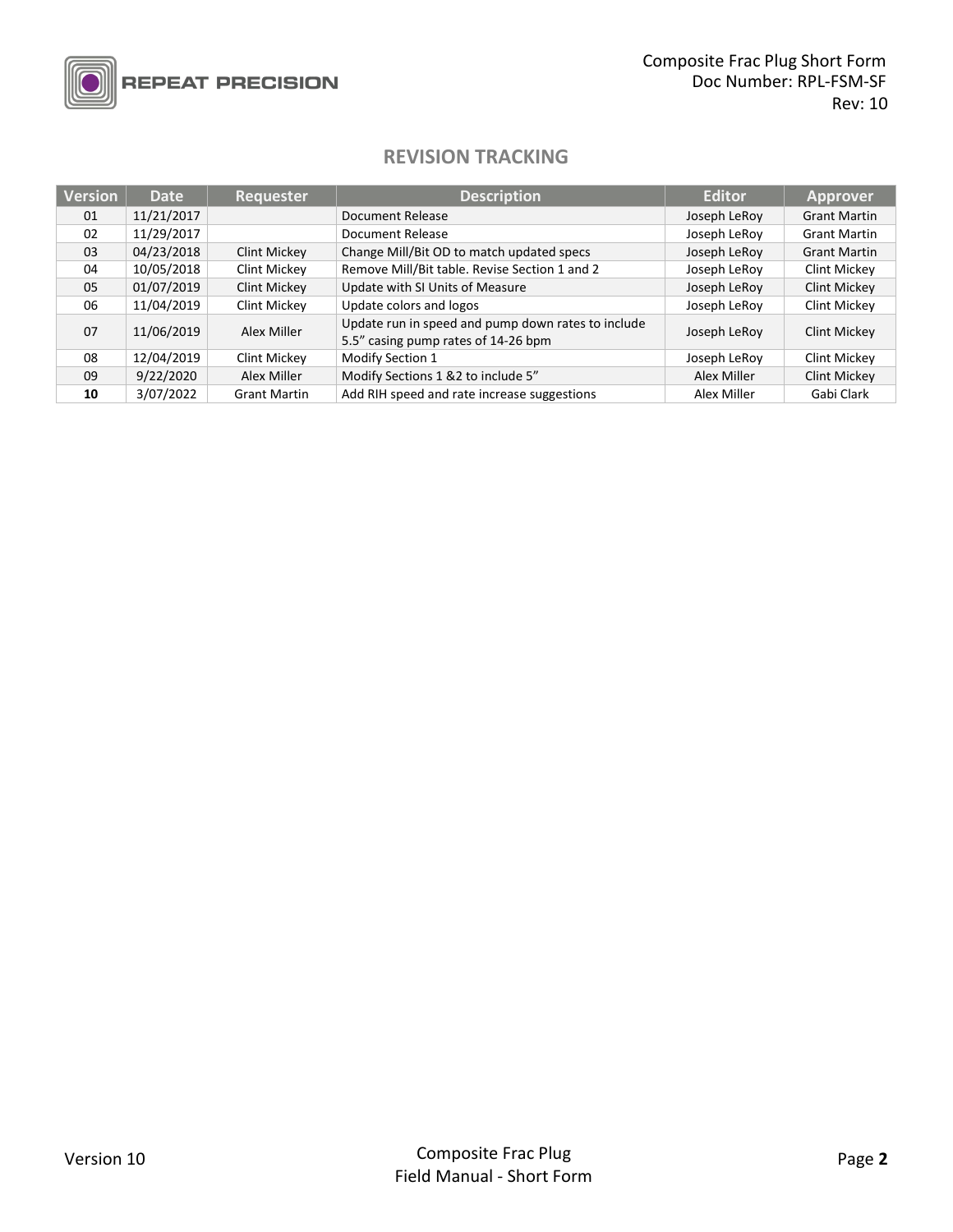## **1 Adapter Kit Rig Up (Not applicable if running PurpleSeal Express)**

- **1.** Confirm the contents of the adapter kit are in good working condition with no signs of damage to components, threads, or set screws. Drill taps are provided for each hole size in the WLAK and should be used prior to each run.
- **2.** Confirm set screws are tight to keep the adapter kit parts from backing off when running and retrieving tool string from well bore.

| <b>Casing Size</b><br>(in.) | Plug OD<br>(in.) | <b>Total Shear Screws</b> | <b>Tension Mandrel</b> | <b>Setting Sleeve (Anti Pre-Set Screw is</b><br>mandatory every run) |  |
|-----------------------------|------------------|---------------------------|------------------------|----------------------------------------------------------------------|--|
| 6.00                        | 4.80             |                           |                        |                                                                      |  |
| 5.50                        | 4.38             |                           |                        |                                                                      |  |
| 5.00                        | 3.85             |                           |                        |                                                                      |  |
| 4.50                        | 3.60             |                           |                        |                                                                      |  |

**Table 1: Wireline Assembly Kit (WLAK) Screw Assembly**

**3.** Check all set screws and adapter kit parts after each plug run.

## **2 Run in Speeds and Pump Down Rates**

Although the PurpleSeal plug does not have a limit to run speed, Repeat Precision recommends a running speed of no more than 450 fpm [137.16 m/min] in the horizontal to minimize the risk of compromising the plug in the event the tool string strikes an obstruction or debris.



As deviation becomes greater, gradually increase the pump rate in increments of 1 to 2 bbl/min [159 to 318 L/min].

| <b>Casing Size</b><br>(in.) | Plug OD<br>(in.) | <b>Pump Rate</b><br>(bbl/min) | <b>Line Tension</b><br>(1b) | <b>Liner Top</b><br>(tt/min) | <b>Horizontal</b><br>(ft/min) |
|-----------------------------|------------------|-------------------------------|-----------------------------|------------------------------|-------------------------------|
| 6.00                        | 4.80             | $16 - 20$                     | 800-1,200                   | 100-150                      | 350-650                       |
| 5.50                        | 4.38             | 14-26                         | 800-1,200                   | 100-150                      | 350-650                       |
| 5.00                        | 3.85             | 13-18                         | 800-1,100                   | 100-150                      | 350-650                       |
| 4.50                        | 3.60             | 12-16                         | 800-1,100                   | 100-150                      | 350-650                       |

**Table 2: Pump Down Rate and Run In Hole Speeds (USC)**

**Table 3: Pump Down Rate and Run In Hole Speeds (SI)**

| <b>Casing Size</b> | <b>Plug OD</b> | Pump Rate     | <b>Line Tension</b> | <b>Liner Top</b> | <b>Horizontal</b> |
|--------------------|----------------|---------------|---------------------|------------------|-------------------|
| (mm)               | (mm)           | (L/min)       | (daN)               | (m/min)          | (m/min)           |
| 139.7              | 111.25         | 2,226 - 4,134 | $355.9 - 533.8$     | 30.48 - 45.72    | 106.68 - 198.12   |